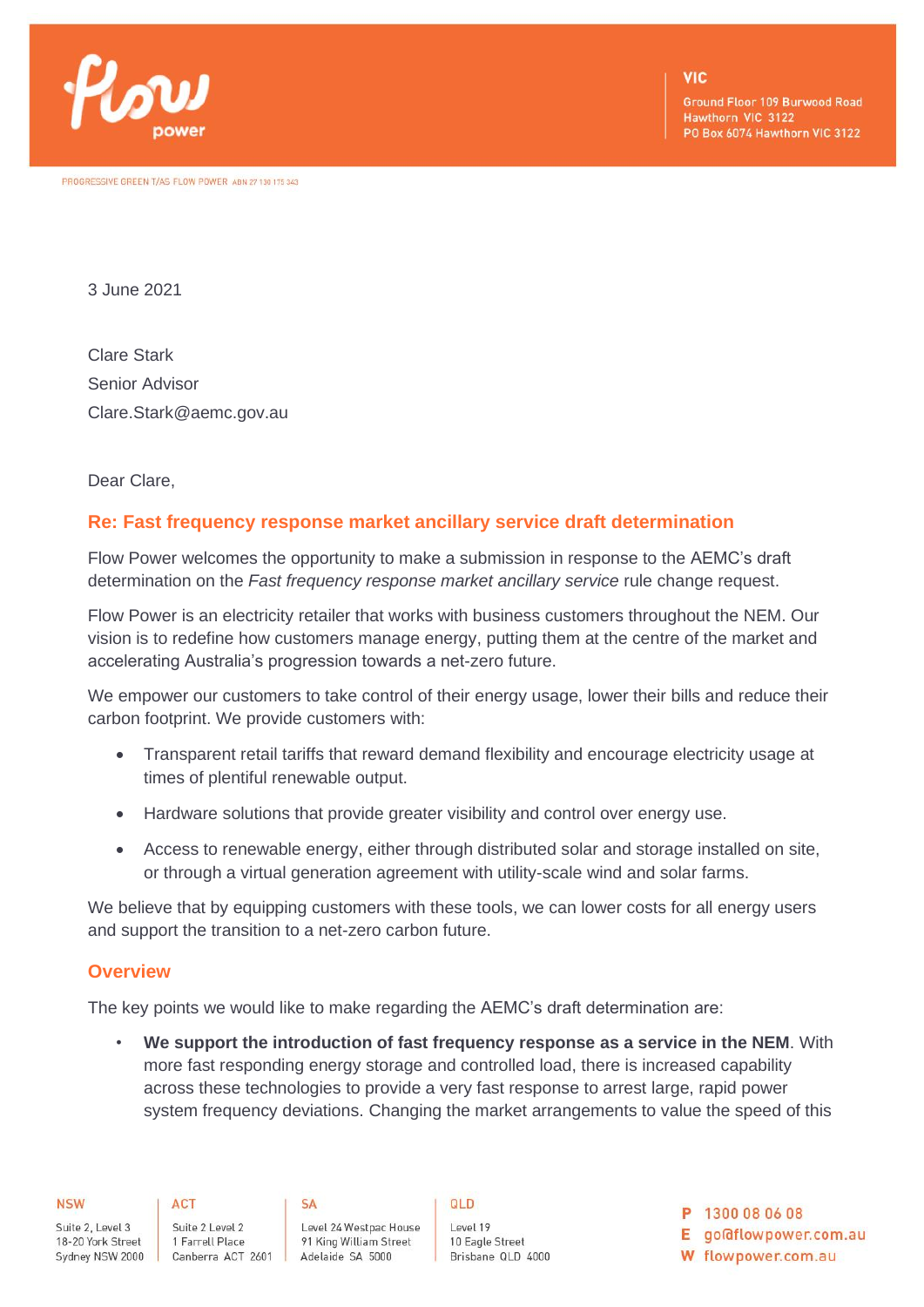response more explicitly will better equip the power system to respond to and manage contingency events.

• **Providing fast frequency response should be open to distributed provision**. The NEM will be characterised by higher levels of distributed energy resources and demand flexibility. These resources are technically capable of providing very fast changes in generation or load and should be able to participate in a fast frequency response market. The registration and participation requirements should not discriminate against demand response where it is able to provide the desired service.

We have provided some additional comments on various aspects of the consultation paper below.

## **Registration process**

We do not consider there is has been a compelling case made for why AEMO should need detailed system modelling undertaken for new fast frequency response plant to enter the market. Detailed system modelling has proven to be a high barrier to entry for new projects entering the NEM. Power system modelling requirements for system strength (i.e., the "do no harm" obligations) have increased the levels of uncertainty associated with investing in new renewable projects and extending these obligations to batteries and demand response capable of providing fast frequency response would delay or stifle these investments.

To the extent there are technical challenges associated with fast frequency response provision, this would most efficiently be managed through the original connection agreement between the relevant network service provider and the proponent.

TNSPs and DNSPs that have special protection systems in place and have established set points for UFLS should be responsible for maintaining the operation of the schemes, while also accounting for the impact of new fast frequency response services being introduced.

# **Implementation timeframes**

The implementation timeframe of three years should be brought forward, if possible. This appears to be a significant lead time considering it is an incremental change to the FCAS service types. The technology able to provide fast frequency response is already in the system, ready to be registered into these new markets. In many cases these technologies have already demonstrated very fast frequency response within the existing fast frequency markets, providing a good amount of data to assess the potential system impacts.

The draft determination provides AEMO with 18 months to review and amend the market ancillary services specification (MASS) to update it to include fast frequency response. While it is necessary to review the MASS, 18 months seems protracted, particularly given AEMO's current review of the MASS is expected to be conducted over a seven-month period. Therefore, we consider it reasonable to provide AEMO with 12 months to review the MASS again to include fast frequency response service specifications.

If the implementation date is not brought forward, the AEMC should allow AEMO to commence the FFR markets earlier if this becomes possible in the transition period.

### **Naming convention**

The draft determination asked for feedback on the naming convention, naming the new service under the draft rule "very fast raise" and "very fast lower". We think these names are appropriate, but if the AEMC wished to consider alternatives, it could try:

• "Seriously fast"